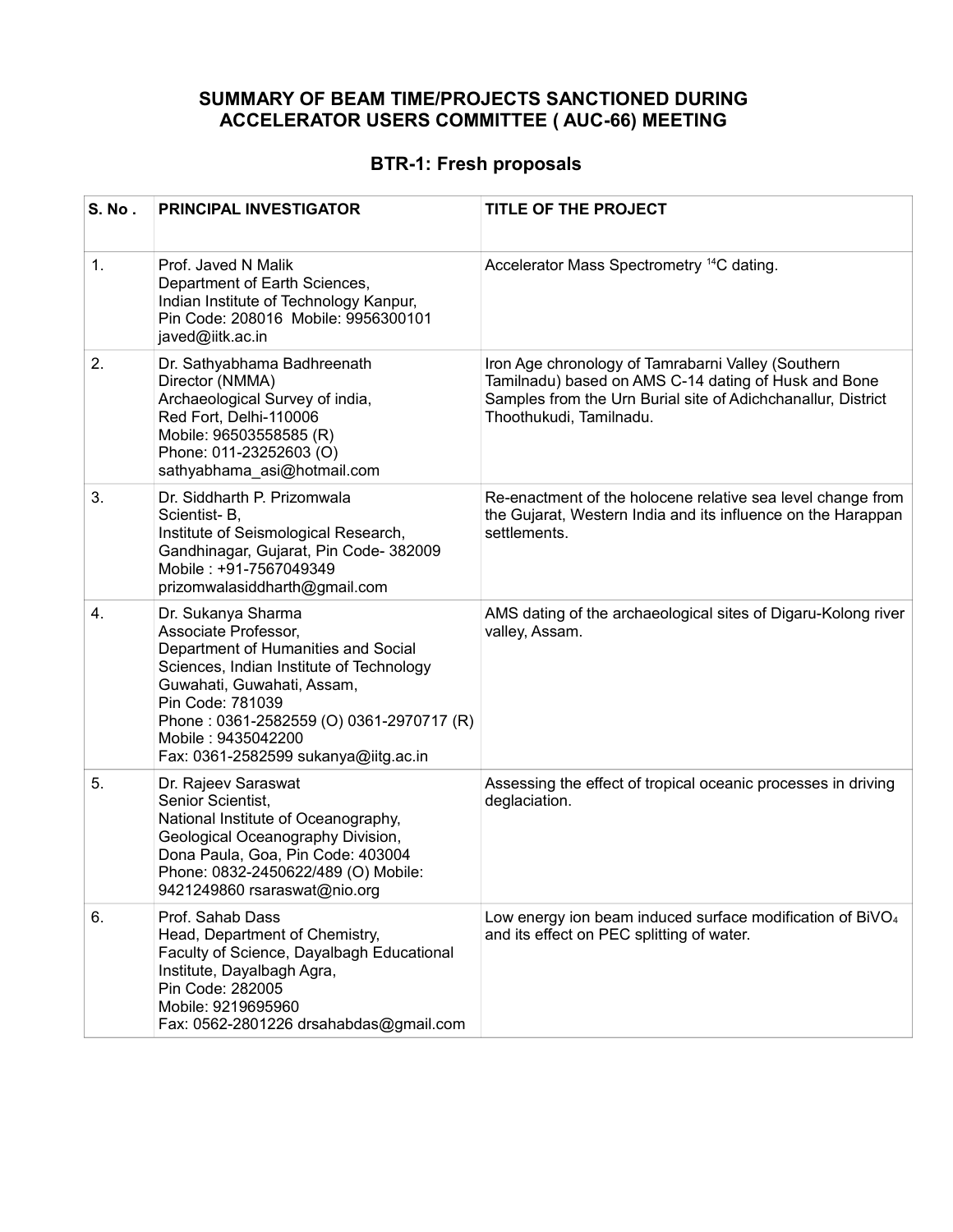| S. No. | <b>PRINCIPAL INVESTIGATOR</b>                                                                                                                                                                                                                                                                    | TITLE OF THE PROJECT                                                                                                                                                                            |
|--------|--------------------------------------------------------------------------------------------------------------------------------------------------------------------------------------------------------------------------------------------------------------------------------------------------|-------------------------------------------------------------------------------------------------------------------------------------------------------------------------------------------------|
| 7.     | Dr. Sujeet Nayan<br>Deputy Superintending Archaeologist,<br>Archaeological Survey of india,<br>Office of the Superintending Archaeologist,<br>Aizawl Circle, T/126 Tuikhuahtlang Aizawl,<br>Pin Code: 796001<br>Phone: 0389-2321236<br>Mobile: 7085094984<br>circleaizawl.asi@gmail.com          | $C14$ dating of charcoal samples from excavation at Vangchhia,<br>Champhai District, Mizoram.                                                                                                   |
| 8.     | Dr. Rajesh Agnihotri<br>Scientist 'E' and In-charge,<br>Radiochronology and Isotopic<br>Characterization Laboratory, Birbal Sahni<br>Institute of Palaeosciences, 53,<br>University Road, Lucknow,<br>Pin Code: 226007<br>Phone: 0522-2742 905 (O) Mobile: +91-<br>9582570340 rajagni9@gmail.com | AMS C-14 measurements for samples/ standards (graphite<br>powders) processed at BSIP radiocarbon dating laboratory.                                                                             |
| 9.     | Dr. Mahesh Kumar<br>Associate Professor,<br>Room No. 207, Electrical Enginering<br>Department, IIT Jodhpur, NH-65, Nagaur<br>Road, Karawar Jodhpur-342037 (Rajasthan)<br>Phone: 9116075710 (O)<br>Mobile: 9116075710 mkumar@iitj.ac.in                                                           | Effect of ion irradiation on dielectric properties of ferroelectric<br>thin film based varactor for microwave application.                                                                      |
| 10.    | Dr. Rajani P. Ramesh<br>Senior Geologist,<br>Op: WC-I, Marine and Coastal Survey<br>Division, Geological Survey of India,<br>Mangaladevi Road, Pandeshwar,<br>Mangalore Karnataka, Pin Code: 575001<br>Mobile: +91 9620121283;<br>+91 9497179105 rajanirpr@gmail.com                             | Characterization of metal potential and palaeoceanographic<br>changes recorded in Fe-Mn crust and Nodules from West<br>Sewell Rise and Sewell Rise, Andaman Sea, North Eastern<br>Indian Ocean. |
| 11.    | Prof. Yashpal Sundriyal<br>Professor & Head<br>Department of Geology,<br>School of Earth Science, HNB Garhwal<br>University Srinagar, Garhwal, Uttarakhand,<br>Pin Code: 246174<br>Mobile: 9412079912 ypsundriyal@gmail.com                                                                      | To find out the holocene paleoclimatic records from peat<br>deposits of Baspa Valley, Kinnaur, Himachal Pradesh, India<br>using radiocarbon AMS dating.                                         |
| 12.    | Mr. Anshul Gupta<br>Assistant Professor,<br>K J Somaiya College of Science and<br>Commerce Mumbai,<br>Pin Code: 400077<br>Phone: 022-21025919 (O) Mobile:<br>9987256975 anshul@somaiya.edu                                                                                                       | Fabrication and characterization of p-n junctions on GaSb<br>VDS-substrate and their optoelectronic application.                                                                                |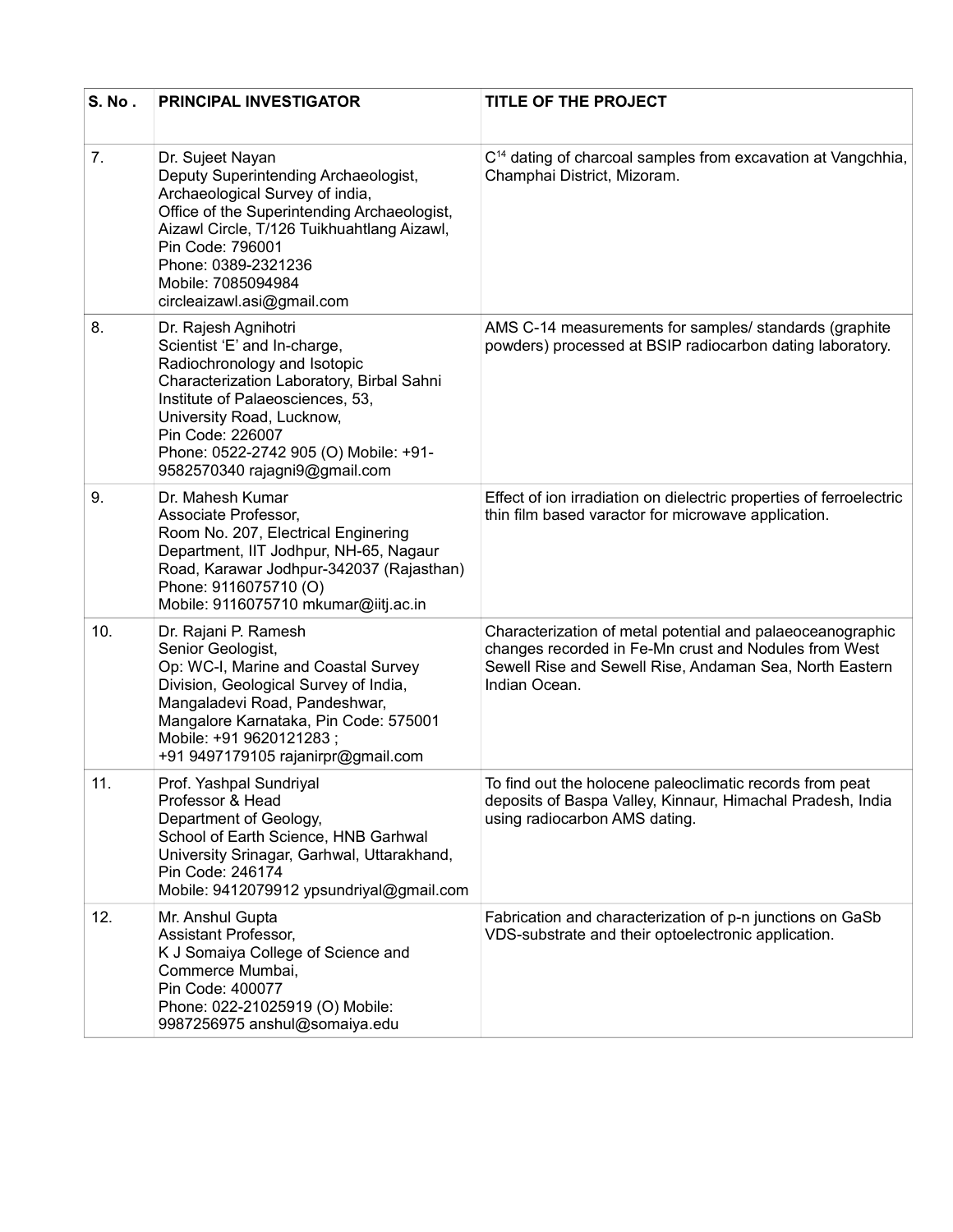| S. No. | <b>PRINCIPAL INVESTIGATOR</b>                                                                                                                                                                                                                                                                                                                 | <b>TITLE OF THE PROJECT</b>                                                                                                                           |
|--------|-----------------------------------------------------------------------------------------------------------------------------------------------------------------------------------------------------------------------------------------------------------------------------------------------------------------------------------------------|-------------------------------------------------------------------------------------------------------------------------------------------------------|
| 13.    | Dr. Chandan S Chanotiya<br>Sr. Scientist,<br>Central Institute of Medical and Aromatic<br>Plants, (CSIR-CIMAP), Chemical Sciences<br>Division, Near Kukrail Picnic Spot Road,<br>Post CIMAP, Lucknow, Uttar Pradesh, Pin<br>Code: 226015 Phone: +0522-2718529 (O)<br>Mobile: 09453016801<br>cs.chanotiya@cimap.res.in,<br>chanotiya@gmail.com | Natural source testing for compounds bearing flavor and<br>fragrances using the Carbon-14 method.                                                     |
| 14.    | Dr. Shushant Kumar Singh<br>CSIR-Research Associate (RA)<br>Room No. 206, New Building, IUAC,<br>New Delhi-110067<br>Phone: 9694462109 (O)<br>Mobile: 9528412700<br>singhshushant86@gmail.com                                                                                                                                                 | A systematic approach for synthesis of metal-doped<br>nanocomposite thin films and their modifications by energetic<br>ions for diverse applications. |
| 15.    | Dr. N. Manikanthababu<br>Indira Gandhi Centre for Atomic Research<br>Mailing Address: Room No. 194 A/B, 17th<br>Avenue, JRF Enclave DAE Township,<br>Kalpakkam, Tamilnadu, Pin Code: 603102<br>Phone: 044-27480500 Extn: 22125/22636 (O)<br>044-27488710 (R)<br>Mobile: 09441268840/07598697840<br>maniphysics07@gmail.com                    | Radiation response of $\beta$ -Ga <sub>2</sub> O <sub>3</sub> -based MOS Devices.                                                                     |
| 16.    | Dr. Manisha Deshpande<br>Assistant Professor,<br>Physics Department,<br>Jai Hind College, A Road, Churchgate,<br>Mumbai, Maharashtra, Pin Code: 400020<br>Phone: 22041095 (O)<br>Mobile: 9819210188<br>Manisha.joshi@jaihindcollege.edu.in                                                                                                    | Effect of Ion implantation of Li ions on electrical<br>characteristics of InSb bulk crystals.                                                         |
| 17.    | Dr. Dibishada B. Garnayak<br>Superintending Archaeologist (i/c),<br>Archaeological Survey of India,<br>Excavation Branch-IV, Puratattva Bhawan<br>(Ground Floor), Samantarapur, Bhubaneswar,<br>Odisha, Pin Code: 751002<br>Phone: 0674-2341081 (O) 0674-2575784 (R)<br>Mobile: +91-9437919887, +919777538488<br>dibishada@gmail.com          | C <sup>14</sup> dating of Charcoal samples from Asurgarh (Early Historic<br>Site), District- Kalahandi, Odisha.                                       |
| 18.    | Dr. Asmita Mohanty<br>Post-Doctoral Research Associate<br>National Institute of Advanced studies, Mailing<br>Address: School of Humanities, Heritage<br>science and Society, Indian Institute of<br>Science Campus, Bangalore, Pin Code:<br>560012 Mobile: +91-9358731649<br>geoasmitamohanty@gmail.com                                       | Accelerator mass spectrometry <sup>14</sup> C dating of natural samples,<br>gunpowder, and fuse of the rocket from various sites of south<br>India.   |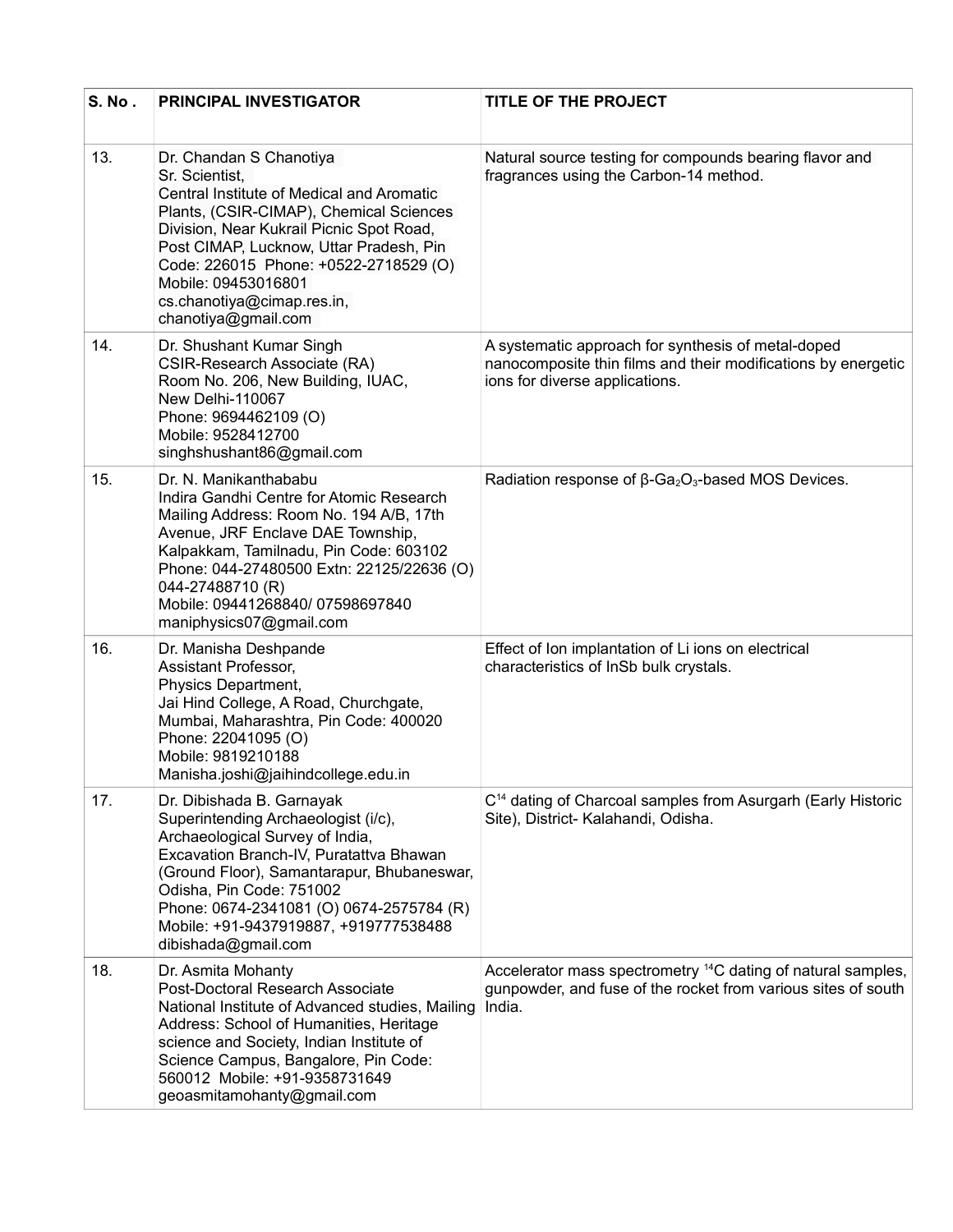| S. No. | <b>PRINCIPAL INVESTIGATOR</b>                                                                                                                                                                                                                                                   | <b>TITLE OF THE PROJECT</b>                                                                                                                    |
|--------|---------------------------------------------------------------------------------------------------------------------------------------------------------------------------------------------------------------------------------------------------------------------------------|------------------------------------------------------------------------------------------------------------------------------------------------|
| 19.    | Prof. Dhiren. O. Kataria<br>Mullard Space Science Lab, University<br>College of London,<br><b>UK</b><br>Mailing Address: Holmbury St. Mary, Dorking,<br>Surrey RH5 6NT, United Kingdom, Pin Code:<br>RH5 6NT Phone: +44-1483-204105 (O) +44-<br>1483-278312 d.kataria@ucl.ac.uk | Development of advanced materials for sustainable<br>applications - space exemplar.                                                            |
| 20.    | Prof. Shishir Deshpande<br>Senior Professor-H,<br>Institute For Plasma Research, Bhat Village,<br>Near Indira Bridge, Gandhinagar, Gujarat,<br>Pin Code: 382428<br>Phone: 79-23962081 (O)<br>Mobile: 9879565172 spd@ipr.res.in,<br>shishir.p.deshpande@gmail.com                | Effect of ion-induced radiation damage on deuterium trapping<br>in tungsten.                                                                   |
| 21.    | Dr. Ashaq Hussain Shah<br>Assistant Professor,<br>Baba Ghulam Shah Badshah, Dept. Of<br>Physics, BGSBU - Rajouri, Jammu & Kashmir,<br>Pin Code: 185234<br>Mobile:+91-9149727624<br>ashiqphy@gmail.com                                                                           | Fabrication of Manganese Oxide (MnO <sub>2</sub> ) reinforced polymer<br>thin films by irradiation method for super capacitor<br>applications. |
| 22.    | Dr. Somnath Nag<br><b>Assistant Professor</b><br>Department of Physics,<br>IIT (BHU), Varanasi,<br>Pin Code: 221005<br>Mobile: 09932584517<br>somnathn.phy@itbhu.ac.in                                                                                                          | Magnetic rotation and octupole correlation in A $\sim$ 120 Xe<br>isotopes.                                                                     |
| 23.    | Dr. Richa Krishna<br>Assistant Professor, Grade (III),<br>Amity Institute of Nanotechnology, J-2 block,<br>3rd floor, Amity University Uttar Pradesh,<br>Pin Code: 201301  Phone: 0120-4392130<br>(O), Mobile: 9810996856                                                       | Investigations on swift heavy ion irradiation effects in Cerium<br>oxide at elevated temperatures.                                             |
| 24.    | Dr. S Sreekesh<br>Associate Professor,<br>Room No 109, Centre for the Study of<br>Regional Development (CSRD),<br>Jawaharlal Nehru University,<br>New Delhi-110067<br>Phone: 011-26704574 (O) 011-26741998 (R)<br>Mobile: 09013575858<br>sreekesh@mail.jnu.ac.in                | Paleo climatic reconstruction and assessment of sea level<br>changes through geochemical analysis of sedimentary<br>deposit.                   |
| 25.    | Dr. Ajit K. Mahapatro<br>Assistant Professor,<br>Department of Physics & Astrophysics,<br>University of Delhi, Delhi, Pin Code: 110007<br>Mobile: 09871074984<br>ajit.km001@gmail.com                                                                                           | Enhancement in the electronic and sensing properties of<br>TiO2 nanorods with the influence of irradiation.                                    |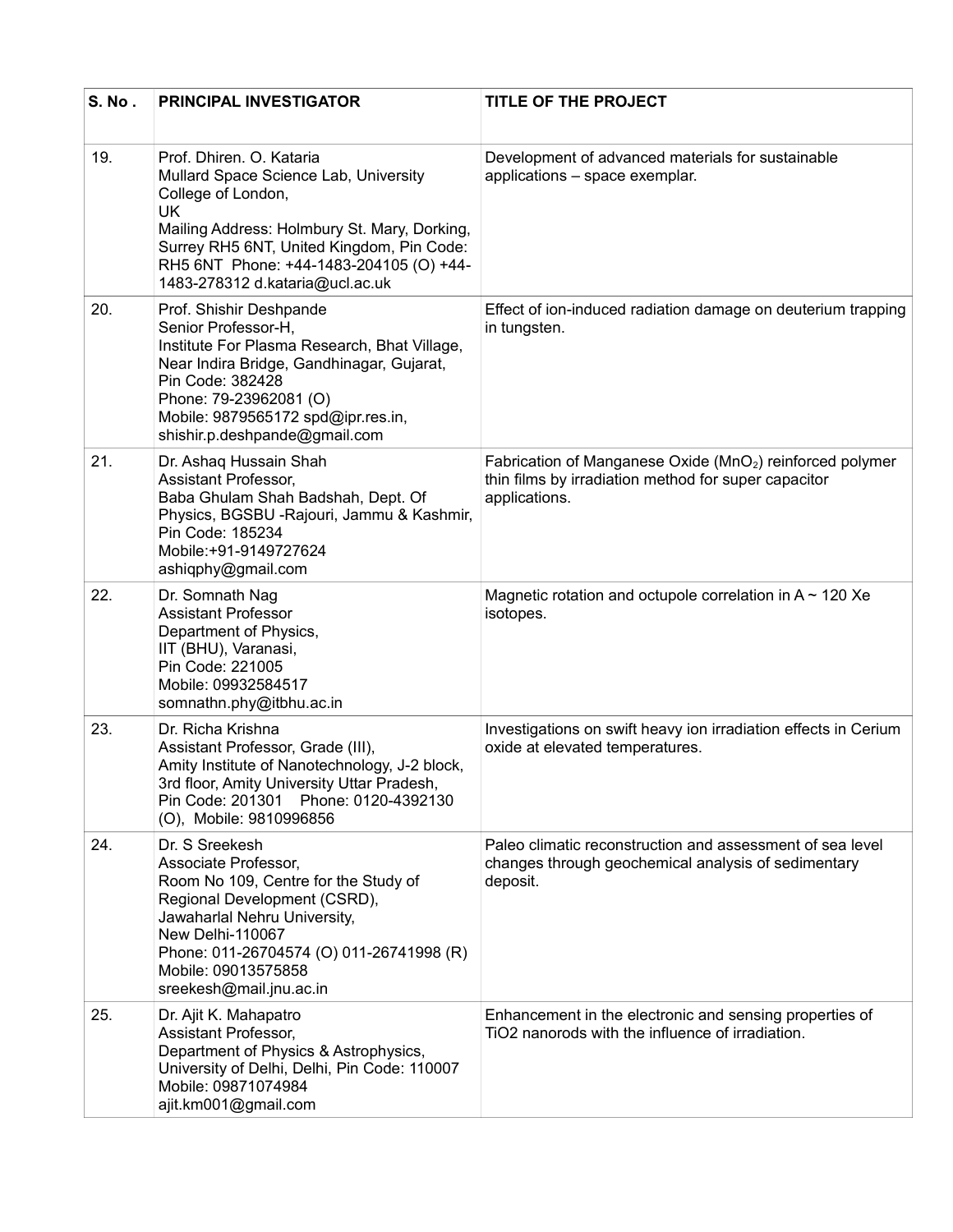| S. No. | <b>PRINCIPAL INVESTIGATOR</b>                                                                                                                                                                                                                                                                         | TITLE OF THE PROJECT                                                                                         |
|--------|-------------------------------------------------------------------------------------------------------------------------------------------------------------------------------------------------------------------------------------------------------------------------------------------------------|--------------------------------------------------------------------------------------------------------------|
| 26.    | Prof. Durga Basak<br>Senior Professor,<br>School of Physical Sciences, Indian<br>Association for the Cultivation of Science, 2A<br>& 2B Raja SC Mullick Road, Jadavpur,<br>Kolkata, Pin Code: 700032 Phone: 033-<br>24734971, Ext.-1316 Fax: 033-24732805<br>Mobile: +91-9433008508 sspdb@iacs.res.in | Development of p-type ZnO nanorods by co-implantation with<br>AI and N for fabrication of p-n homojunctions. |

# **BTR-2: Thesis Proposals**

| S. No. | <b>PRINCIPAL INVESTIGATOR</b>                                                                                                                                                                                                                                                                                                             | <b>TITLE OF THE PROJECT</b>                                                                                                 |
|--------|-------------------------------------------------------------------------------------------------------------------------------------------------------------------------------------------------------------------------------------------------------------------------------------------------------------------------------------------|-----------------------------------------------------------------------------------------------------------------------------|
| 27.    | Ms. Sarmistha Chowdhury<br>C/o. Dr. Ajoy Kumar Bhaumik,<br>Applied Geology, Indian Institute of<br>Technology (Indian School of Mines),<br>Dhanbad, Jharkhand-826004<br>Phone: 326-223-5684 (Dr. A. Kumar)<br>ajoy@iitism.ac.in ajoyism@gmail.com<br>Mobile: 6290732433/ 9051513735 (Ms.<br>Chowdhury)<br>sarmistha.chowdhury55@gmail.com | Benthic foraminiferal distribution and oceanographic<br>changes in Krishna- Godavari Basin: Evidences from NGHP<br>Hole 3B. |
| 28.    | Mr. Arkaprabha Sarkar<br>C/o. Dr. Vimal Singh<br>Department of Geology,<br>University of Delhi, Delhi-110007<br>Mobile: 9560714063 (Dr. V. Singh)<br>vimalgeo@gmail.com Mobile: 9711124710<br>(Mr. Sarkar) arkaprabha.geo@hotmail.co.uk                                                                                                   | Critical zone investigation of Pranmati Basin with emphasis<br>on sediment budgeting.                                       |
| 29.    | Mr. Sudhira Ranjan Bhadra<br>C/o. Dr. Rajeev Saraswat,<br>Senior Sceintist,<br>Geological Oceanography Division,<br>National Institute of Oceanography, Raj<br>Bhawan Road, Dona Paula, Goa- 403004<br>Mobile: 08322450622 (Dr. Saraswat)<br>rsaraswat@nio.org<br>Mobile: 9438235338 (Mr. Bhadra)<br>sbhadra@nio.org                      | Foraminiferal distribution and paleoclimatic reconstruction<br>from the northeastern Indian ocean.                          |
| 30.    | Ms. Bharti Malvi<br>C/o. Dr. Superb Misra,<br>Assistant Professor, Materials Science &<br>Engineering, Indian Institute of Technology-<br>Gandhinagar, Gujarat 382355<br>Mobile: 9725005023<br>smisra@iitgn.ac.in<br>Mobile: 9893692883 (Ms. Malvi)<br>bharti.malvi@iitgn.ac.in                                                           | Detection of material failure in biomedical implants using<br>stable isotopic tracer.                                       |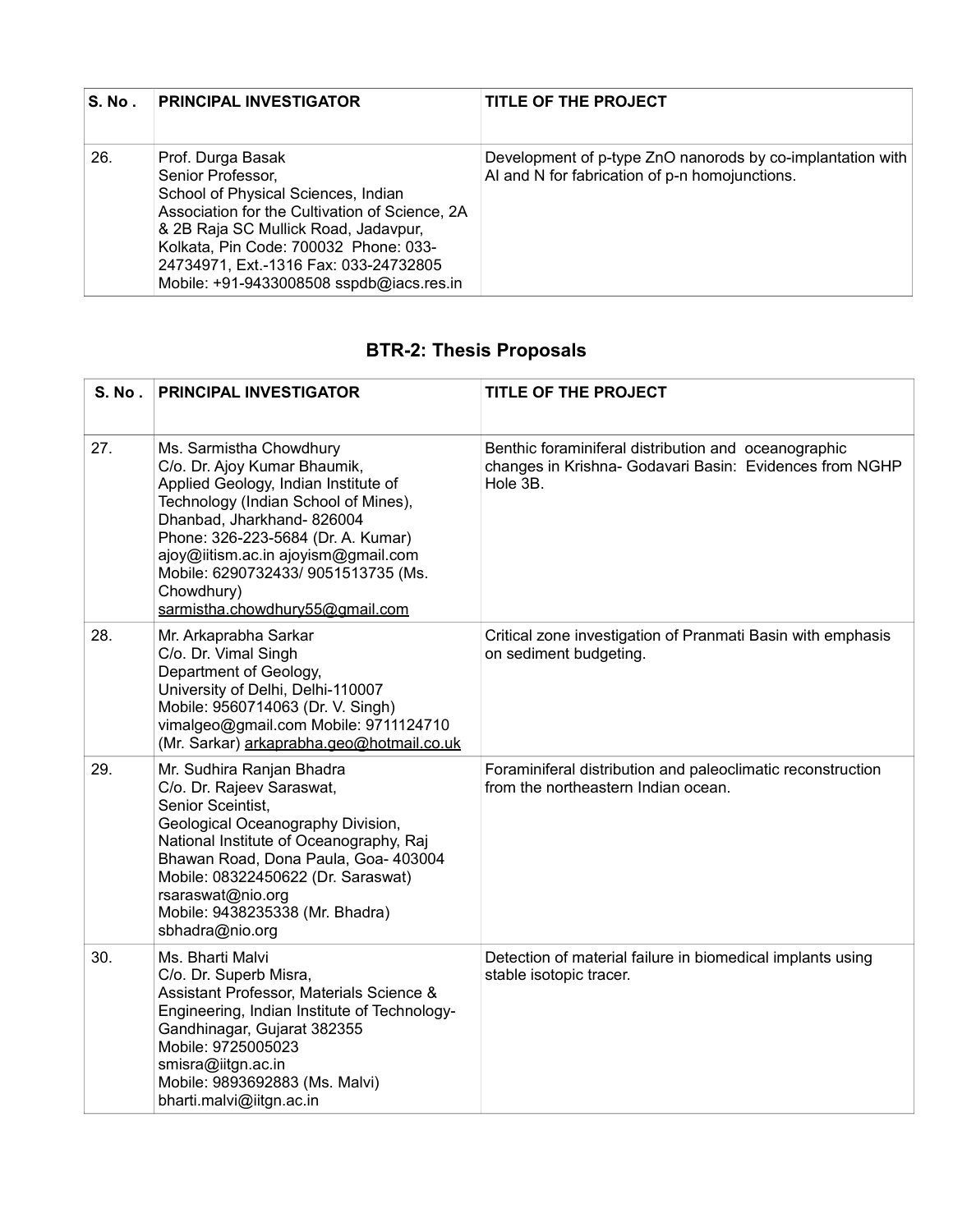| <b>S. No.</b> | <b>PRINCIPAL INVESTIGATOR</b>                                                                                                                                                                                                                                                                                                                                                    | <b>TITLE OF THE PROJECT</b>                                                                                                                        |
|---------------|----------------------------------------------------------------------------------------------------------------------------------------------------------------------------------------------------------------------------------------------------------------------------------------------------------------------------------------------------------------------------------|----------------------------------------------------------------------------------------------------------------------------------------------------|
| 31.           | Mr. Chetan Awasthi<br>C/o. Prof. S. S. Islam<br>Centre for Nanoscience and Nanotechnology,<br>Jamia Millia Islamia, Jamia Nagar,<br>New Delhi-110025<br>Mobile: 7011201160<br>chetan381995@gmail.com                                                                                                                                                                             | Study of thermoelectric phenomenon in two dimensional<br>materials.                                                                                |
| 32.           | Mr. Gowher Hameed Rather<br>C/o. Prof. M. Ikram,<br>Department of Physics,<br>National Institute of Technology Srinagar,<br>J&K, Pin Code: 190006<br>Mobile: +91-8717000375 (Prof. Ikram)<br>ikram@nitsri.net mikramnit@gmail.com<br>Phone: +91-7006317990 (Mr. Rather) Mobile:<br>+91-9906961742 gowher.phy@gmail.com                                                           | Probing of electric, magnetic and magnetodielectric behavior<br>of some multiferroic composites.                                                   |
| 33.           | Mr. Nayana V. Haridas<br>C/o. Prof. D. Senthil Nathan,<br>Dept. Of Earth Sciences, Pondicherry<br>University, (R. V. Nagar, Kalapet),<br>Puducherry-605014<br>Mobile: 9443069430 (Prof. Senthil Nathan)<br>senthilom@gmail.com<br>senthilom@rediffmail.com<br>Mobile: 9489244290<br>nayanavharidas93@gmail.com                                                                   | Understanding paleoenvironmental conditions with special<br>reference to paleoclimate in Bay of Bengal using foraminifera<br>as a potential proxy. |
| 34.           | Mr. Waseem UI Haq<br>C/o. Prof. Santanu Ghosh<br>Department of Physics,<br>IIT Delhi, Hauz Khas, New Delhi-110016<br>Phone: +91-11-26591348 (Prof. Ghosh)<br>santanu1@physics.iitc.ac.in<br>Mobile: 7006872078 (Mr. Haq)<br>waseemulhaq96@gmail.com                                                                                                                              | Synthesis and characterization of Nano-structured material<br>for Nuclear Reactor Applications.                                                    |
| 35.           | Mr. Sansar Chand<br>C/o. Dr. Rohit Mehra, Associate Professor,<br>Department of Physics, Dr. B. R. Ambedkar<br>National Institute of Technology Jalandhar,<br>Jalandhar Amritsar G. T. Road Bypass,<br>Pin Code: 144011, Punjab<br>Phone: 01813082000 (Dr. Mehra), Mobile:<br>9888534590 mehrar@nitj.ac.in<br>Mobile: 7840897747<br>sansarchand44@gmail.com<br>mehrar@nitj.ac.in | Dosimetric aspects of Calcium based phosphate materials.                                                                                           |
| 36.           | Mr. Ankit Kumar<br>C/o. Prof. A. S. Dhaliwal,<br>Department of Physics, SLIET, Longowal,<br>Dist. Sangrur, Punjab,<br>Pin Code: 148106<br>Mobile: +91-98159-80323<br>dhaliwalas@hotmail.com                                                                                                                                                                                      | Ion beam processing of doped ZrO <sub>2</sub> : Study of phase<br>stabilization and its correlation with micro structure.                          |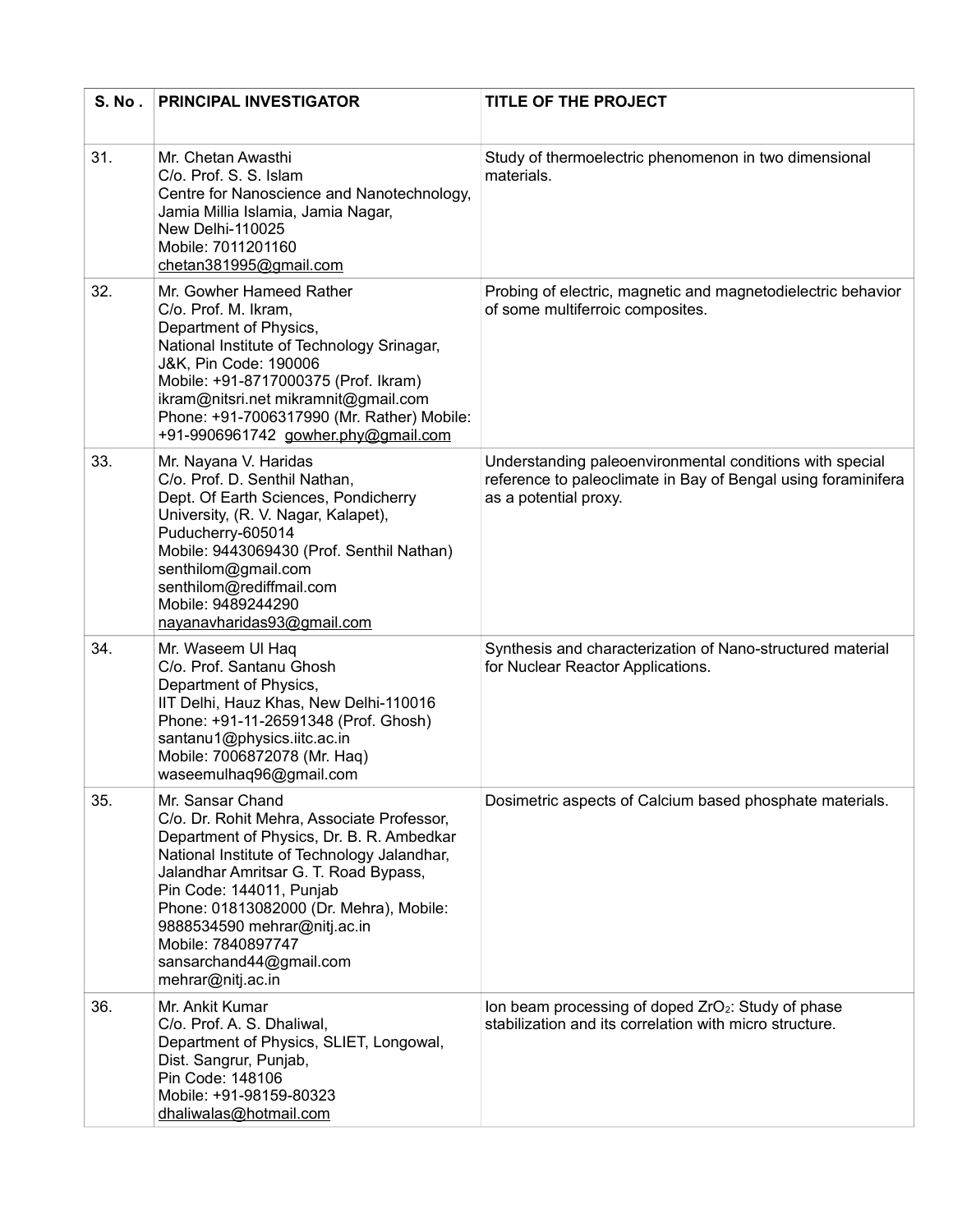| S. No. | <b>PRINCIPAL INVESTIGATOR</b>                                                                                                                                                                                                                                                                                                    | TITLE OF THE PROJECT                                                                                                                              |
|--------|----------------------------------------------------------------------------------------------------------------------------------------------------------------------------------------------------------------------------------------------------------------------------------------------------------------------------------|---------------------------------------------------------------------------------------------------------------------------------------------------|
| 37.    | Mr. Gulzar Ahmad Lone<br>C/o. Prof. M. Ikram<br>Department of Physics,<br>National Institute Of Technology, Hazratbal,<br>Srinagar, Pin Code: 190006<br>Mobile: +91-8717000375 (Prof. Ikram)<br>ikram@nitsri.net mikramnit@gmail.com<br>Mobile: +91-6005124114 (Mr. Lone)<br>gulzarnit7@gmail.com                                | Synthesis, characterization and irradiation studies of Cobalt<br>based spinel ferrite CoFe <sub>2</sub> -xRxO <sub>4</sub> (R=Ni, Mn) thin films. |
| 38.    | Ms. Madhu<br>C/o. Dr. Ajay Y. Deo,<br>Department of Physics,<br>Indian Institute of Technology Roorkee,<br>Roorkee, Uttarakhand, Pin Code: 247667<br>madhudahiya95@gmail.com<br>Phone: +91-1332-285566 (O)<br>aydeofph@iitr.ac.in                                                                                                | High-spin spectroscopy of neutron deficient TI and Ir<br>isotopes.                                                                                |
| 39.    | Mr. Soumya Chatterjee<br>C/o. Dr. Debasis Mitra<br>Department of Physics,<br>University of Kalyani, Nadia,<br>West Bengal, Pin Code: 741235<br>Phone: 9674335531 (Dr. Mitra)<br>debasis.mitra51@gmail.com Mobile:<br>9002887200 csoumya552@gmail.com                                                                             | Study of energy loss and straggling due to fast highly<br>charged ions moving through Bi-layer targets.                                           |
| 40.    | Ms. Sreevidya E<br>C/o. Dr. Sijin Kumar A V Department of<br>Geology, Sabarmathi Building,<br>Central University of Kerala,<br>Tejaswini Hills, Periye PO, Kasaragod, Kerala,<br>Pin Code: 671316<br>Phone: 9020495237 (Dr. Sijin Kr. A V)<br>sijingeo@gmail.com<br>Mobile: 9656988160 (Ms. Sreevidya E)<br>vidyaenair@gmail.com | Late cenozoic pteropod abundance/ preservation records<br>from the Indian<br>Ocean.                                                               |
| 41.    | Mr. Latief Mohi Ud Din<br>C/o. Prof. G. R. Khan,<br>Department of Physics, NIT Srinagar,<br>Kashmir-190006<br>Phone: 09419007168 (Prof. Khan)<br>gr_khan@rediffmail.com<br>Mobile: +919596161541 (Mr. L. M. Ud Din)<br>latiefmohiuddin@gmail.com                                                                                 | Ion beam irradiation effects on nanocomposite thin films/<br>powders of Zirconia.                                                                 |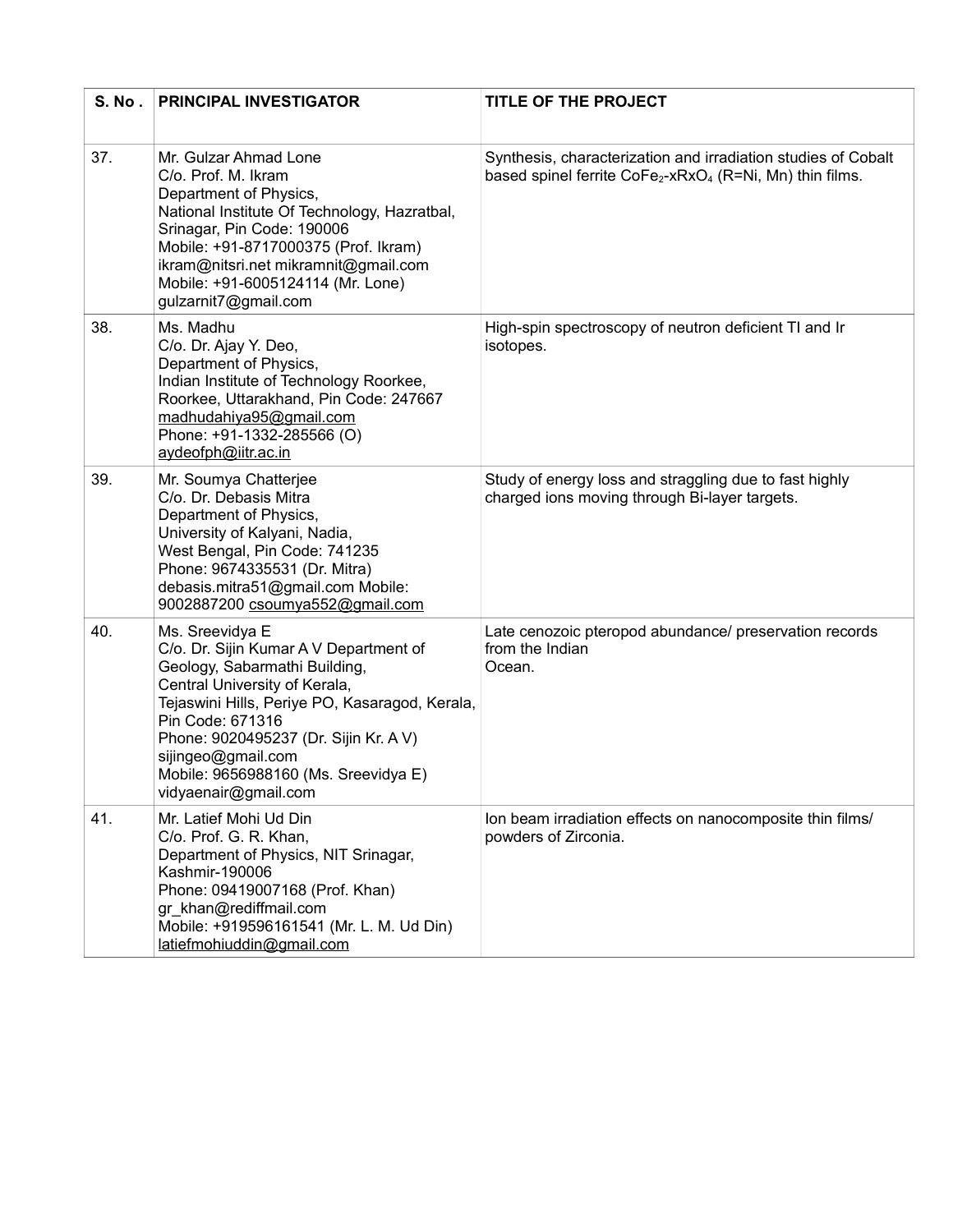| <b>S. No.</b> | <b>PRINCIPAL INVESTIGATOR</b>                                                                                                                                                                                                                                                                    | <b>TITLE OF THE PROJECT</b>                                                                                                              |
|---------------|--------------------------------------------------------------------------------------------------------------------------------------------------------------------------------------------------------------------------------------------------------------------------------------------------|------------------------------------------------------------------------------------------------------------------------------------------|
| 42.           | Mr. Varun Vijay Savadi<br>C/o. Dr. D. P. Singh<br>Department of Physics,<br>University of Petroleum & Energy Studies,<br>Bidholi Campus, Dehradun,<br>Pin Code: 248007<br>Mobile: 9927668776 (Dr. Singh)<br>dpsingh19@gmail.com<br>Mobile: 9027937393 (Mr. Savadi)<br>vrnsvd@gmail.com           | Observation of heavy ion reactions at energies below 10<br>MeV/A.                                                                        |
| 43.           | Mr. Ishtiaq Ahmed<br>C/o. Dr. Rakesh Kumar<br>Inter- University Accelerator Centre,<br>New Delhi-110067<br>Mobile: 9868207046 (Dr. Kumar)<br>rakuiuac@gmail.com Mobile: 9958147804<br>(Mr. Ahmed) ishtiaq729@gmail.com                                                                           | Investigation of low-lying electromagnetic structure of 84,86,88 Sr<br>isotopes using Coulomb excitation.                                |
| 44.           | Mr. Harun Al Rashid<br>C/o. Dr. Kushal Kalita<br>Department of Physics,<br>Gauhati University, Guwahati, Assam,<br>Pin Code: 781014<br>Mobile: 9859936869 (Dr. Kalita)<br>ku_kalita@yahoo.com<br>Mobile: 8876638719 (Mr. Rashid)<br>Rashidharunal5@gmail.com                                     | Investigation of multi-nucleon transfer reactions and neutron-<br>proton correlation: Effects of nuclear deformation and<br>orientation. |
| 45.           | Ms. Arunita Mukherjee<br>C/o. Dr. Tarkeshwar Trivedi<br>Department of Pure and Applied Physics,<br>Guru Ghasidas Vishwavidyalaya, Bilaspur,<br>Pin Code: 495009<br>Phone: 9479245960 (Dr. Trivedi)<br>ttrivedi1@gmail.com Mobile: 08902083449<br>(Ms. Mukherjee)<br>arunita.mukherjee7@gmail.com | Spectroscopic investigation of different excitation modes in<br>transitional Nuclei.                                                     |
| 46.           | Mr. Sushil Kumar<br>C/o. Dr. Rakesh Kumar<br>Nuclear Physics Group,<br>Inter University Accelerator Centre,<br>New Delhi-110067<br>Phone: 9868207046 (Dr. Kumar)<br>rakuiuac@gmail.com<br>Mobile: 9453353909 sushil.phy1@gmail.com                                                               | Study of entrance channel effects on heavy-ion induced<br>reactions dynamics at energy below 10 MeV/ nucleon.                            |
| 47.           | Mr. Abid Hussain<br>C/o. Dr. P. K. Kulriya<br>Materials Science Group,<br>IUAC, New Delhi, Pin Code: 110067<br>pawaniuac@gmail.com<br>Mobile: 6005104668 (Mr. Hussain)<br>aabidhussaini786@gmail.com                                                                                             | Investigation of radiation damage effects in high entropy<br>alloys for nuclear reactor applications.                                    |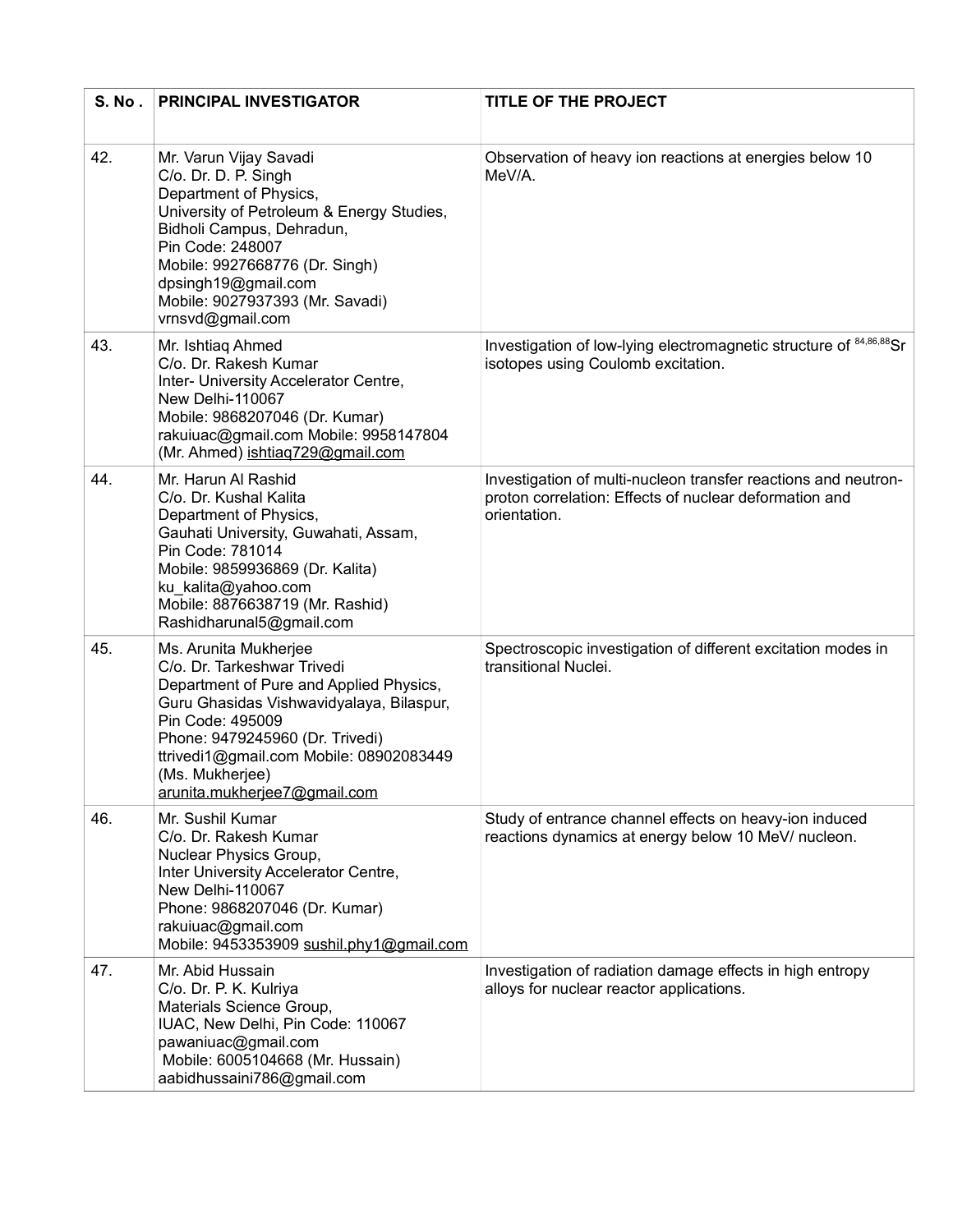| <b>S. No.</b> | <b>PRINCIPAL INVESTIGATOR</b>                                                                                                                                                                                                                                                                                                                                  | <b>TITLE OF THE PROJECT</b>                                                                                             |
|---------------|----------------------------------------------------------------------------------------------------------------------------------------------------------------------------------------------------------------------------------------------------------------------------------------------------------------------------------------------------------------|-------------------------------------------------------------------------------------------------------------------------|
| 48.           | Ms. Bharti Rohila<br>C/o. Dr. Ashok Kumar<br>Department of Physics, Punjab University,<br>Chandigarh - 160014 Mobile: 9041908468<br>(Dr. Kumar) ashok@pu.ac.in Mobile:<br>9416738728 (Ms. Rohila)<br>bhartipu1@gmail.com                                                                                                                                       | High spin study and lifetime measurements in mass region<br>A~120 nuclei.                                               |
| 49.           | Ms. Malvika<br>C/o. Dr. Moumita Maiti, Department of<br>Physics, Indian Institute of Technology<br>Roorkee, Roorkee, Pin Code: 247667,<br>Uttarakhand.<br>Mobile: 7579200711 (Dr. Maiti)<br>moumifph@gmail.com, moumifph@iitr.ac.in<br>Mobile: 9518209081 (Ms. Malvika)<br>malvikachaudhary4@gmail.com                                                         | Study of the role of transfer channel couplings in fusion<br>dynamics in the sub-barrier region.                        |
| 50.           | Ms. Nisha Yadav<br>C/o. Dr. Manoj Kumar<br>Department of Physics, Malaviya National<br>Institute of Technology Jaipur,<br>Pin Code: 302017<br>Mobile: 9549659761 (Dr. Kumar)<br>nkumar.phy@mnit.ac.in kmanujk@gmail.com<br>Mobile: 8920618221,9313354380 (Ms.<br>Yadav) nishayadav30@gmail.com                                                                 | Magnetic multilayer structures of 3D Topological Insulators by<br>Ion Implantation.                                     |
| 51.           | Mr. Ravi Bhushan<br>C/o. Dr. S. K. Chamoli,<br>Department of Physics & Astrophysics,<br>Delhi University, Delhi-110007<br>Mobile: 9999062324 (Dr. Chamoli)<br>skchamoli@physics.du.ac.in<br>Mobile: 7678449566 (Mr. Bhushan)<br>bhushanravi2625@gmail.com                                                                                                      | Search for nuclear exotic shapes at high spins in nuclei of<br>mass $A \sim 160$ .                                      |
| 52.           | Ms. Diwanshu<br>C/o. Dr. Ashok Kumar<br>Department of Physics,<br>Panjab University, Chandigarh,<br>Pin Code: 160 014<br>Mobile: 9041908468 (Dr. Kumar)<br>ashok@pu.ac.in Mobile: 8872327282 (Ms.<br>Diwanshu) diwanshusharma96@gmail.com                                                                                                                      | High spin states and Life time measurements in mass region<br>A~ 100 nuclei using Recoil Distance Doppler Shift Method. |
| 53.           | Mr. Sanjay Kumar Sharma<br>C/o. Prof. (Dr.) Yogeshchandra Sharma,<br>Dean (Research and Development),<br>Department of Physics, Vivekananda Global<br>University, Jaipur (Rajasthan),<br>Pin Code: 303012 Mobile: +91-7597776818<br>(Prof. Sharma) yc.sharma.vit@gmail.com<br>Phone: 0141-4077999 (Mr. S. K. Sharma)<br>Mobile: 9664075093 yc sharma@vgu.ac.in | Study of Surface modification of Inconel 625 alloy.                                                                     |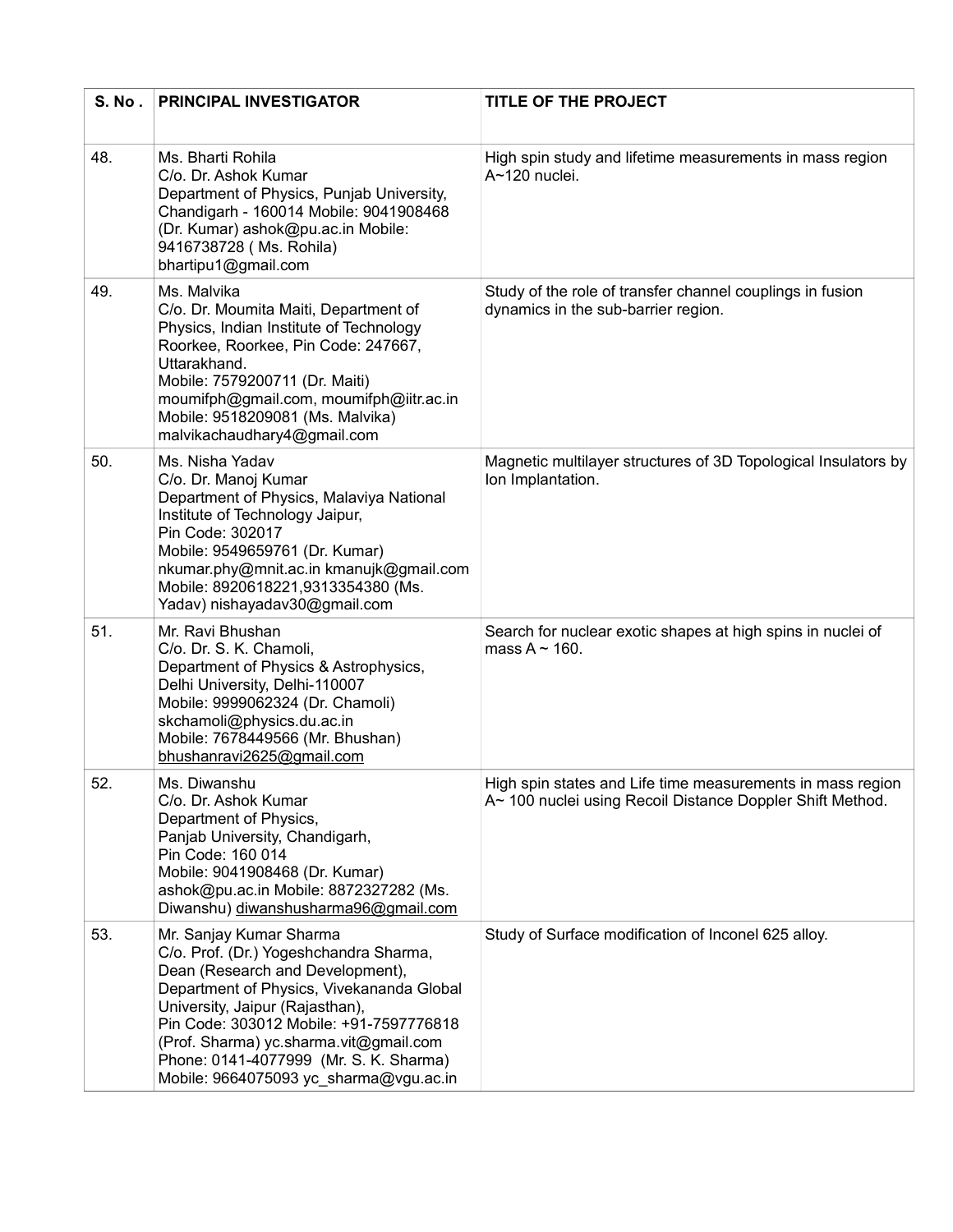|     | S. No. PRINCIPAL INVESTIGATOR                                                                                                                                                                                                                                     | TITLE OF THE PROJECT                                                                              |
|-----|-------------------------------------------------------------------------------------------------------------------------------------------------------------------------------------------------------------------------------------------------------------------|---------------------------------------------------------------------------------------------------|
| 54. | Mr. Ranjan Sariyal<br>C/o. Prof. Devinder Mehta,<br>Departement of Physics,<br>Panjab University, Sector-14, Chandigarh-<br>160014 Phone: 0172-2534489, 9815973101<br>(Prof. Mehta)<br>$d$ mehta@pu.ac.in<br>Mobile: +91-7987170249<br>ranjansariyal117@gmail.com | Studies in nuclear viscosity and fission hindrance at finite<br>temperature and angular momentum. |

# **BTR-3: UFR Proposals**

| S. No. | <b>PRINCIPAL INVESTIGATOR</b>                                                                                                                                                                                                                                        | TITLE OF THE PROJECT                                                                                                                                                                                                   |
|--------|----------------------------------------------------------------------------------------------------------------------------------------------------------------------------------------------------------------------------------------------------------------------|------------------------------------------------------------------------------------------------------------------------------------------------------------------------------------------------------------------------|
| 55.    | Prof. B. N. Dole<br>Department of Physics,<br>Dr. Babasaheb Ambedkar Marathwada<br>University, Aurangabad-43l 004,<br>Maharashtra state<br>Phone: +91-240-2403385<br>(O +918237006572 (R)<br>Mobile: +918237006572<br>Fax: +91-240-2403337<br>drbndole.phy@gmail.com | Exploring the swift heavy ion irradiation effect on the properties<br>of GO Based Ni Doped Cobalt Oxide Nanocomposites for<br>supercapacitor applications.                                                             |
| 56.    | Prof. Neena Jaggi<br>Department of Physics,<br>National Institute of Technology,<br>Kurukshetra, Haryana, Pin Code: 136119<br>Phone: 01744233548 (O) 01744259499 (R)<br>9896197827<br>neenajaggi12@gmail.com<br>jaggineena@nitkkr.ac.in                              | Ion irradiation modifications in Polymer/ metal oxides based<br>composites of carbon nanotubes for sensitive gas sensors.                                                                                              |
| 57.    | Prof. Ashok Kumar<br>Department of Physics,<br>Tezpur University, Napaam<br>Assam, Pin Code: 784028<br>Phone: 03712 275553 (O) 9401620770 (M)<br>Fax: 03712 267006<br>ask@tezu.ernet.in                                                                              | Ion irradiation effects on conducting polymer@carbon<br>nanomaterials based nanocomposites functionalized with<br>metal (Au/Ag) nanoparticles for amperometric<br>immunosensors for efficient detection of mycotoxins. |
| 58.    | Dr. Sameer Kalia<br><b>Associate Professor</b><br>P. G. Department of Physics and electronics,<br>DAV College, Katra Sher Singh, Amritsar,<br>Punjab, Pin Code: 143001<br>Phone: 0183-2553377<br>Mobile: 08847372088                                                 | Ion implantation induced band modifications in Boron Sub<br>Phthalocyanine Chloride and its derivatives for enhanced<br>photovoltaic properties.                                                                       |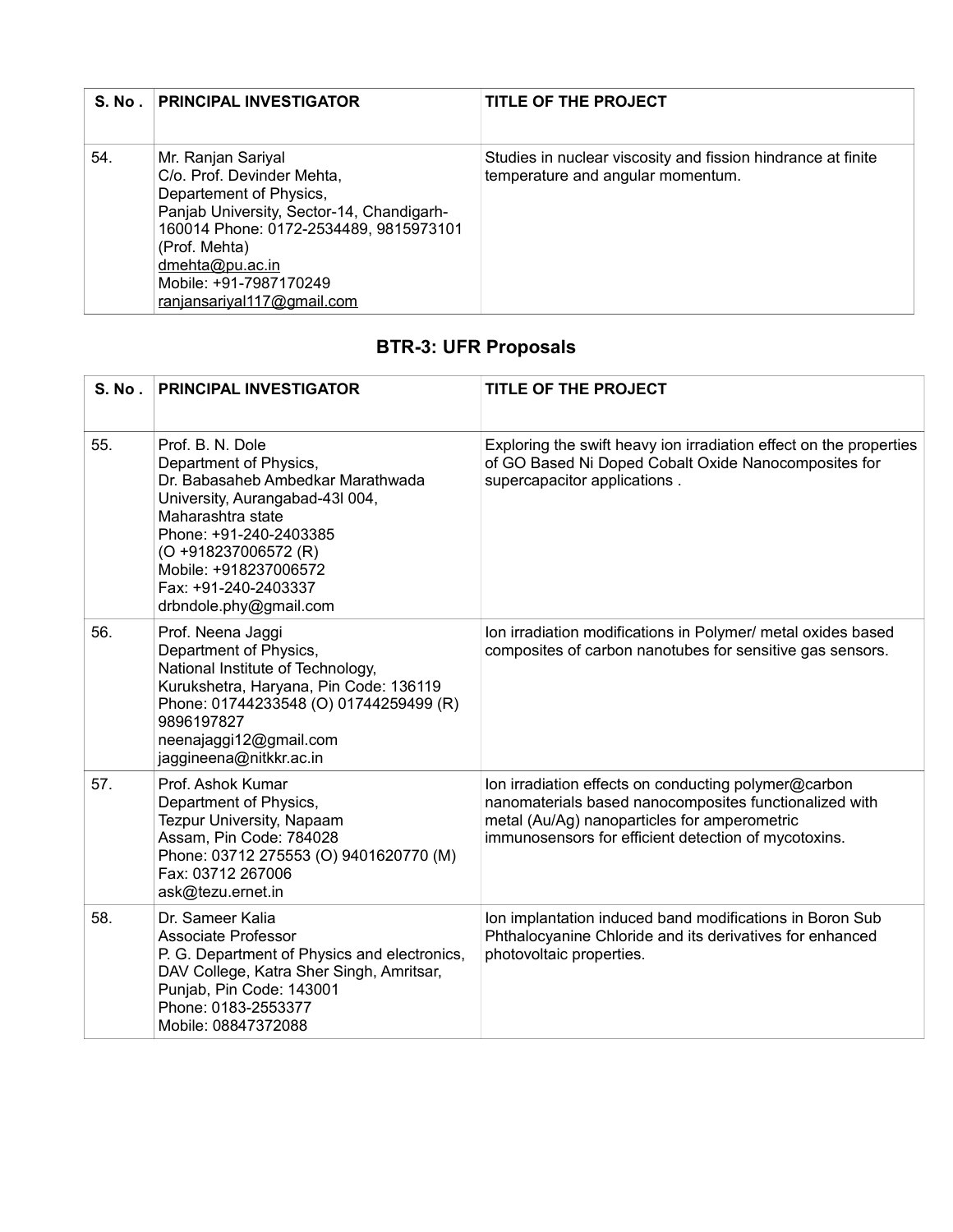| <b>S. No.</b> | <b>PRINCIPAL INVESTIGATOR</b>                                                                                                                                                                                                                                            | <b>TITLE OF THE PROJECT</b>                                                                                                                          |
|---------------|--------------------------------------------------------------------------------------------------------------------------------------------------------------------------------------------------------------------------------------------------------------------------|------------------------------------------------------------------------------------------------------------------------------------------------------|
| 59.           | Dr. Ajay Kumar<br>Assistant Professor (Stage III)<br>Physics Department, BHU, Varanasi,<br>Pin Code: 221005<br>Mobile: 9532098800<br>atyagi44@yahoo.co.in                                                                                                                | Departure of entrance channel effects in heavy ion induced<br>fusion reactions.                                                                      |
| 60.           | Dr. S. Shanmuga Sundari<br>Assistant Professor in Physics,<br>Department of Physics,<br>PSGR Krishnammal College for Women<br>Coimbatore, Tamil Nadu, Pin Code: 641004<br>Phone: 04224295959<br>$(O)$ 04222470541 $(R)$<br>Mobile: 9488029062<br>shanmugi.s@gmail.com    | Development of optical waveguide in Alkali borate glasses<br>using lon beams.                                                                        |
| 61.           | Prof. Santosh Dubey<br>Department of Physics,<br>University of Petroleum & Energy Studies<br>(UPES), Bidholi, Via Premnagar, Dehradun,<br>Uttarakhand, Pin Code: 248007<br>Mobile: 8052261535<br>santosh.dubey@ddn.upes.ac.in                                            | Investigation of formation and stabilization of low resistance Ni-<br>Si phase under ion irradiation.                                                |
| 62.           | Dr. T. K. Subramanyam<br>Head- Interdisciplinary Research Center &<br>Associate Professor, Dept. Of Physics<br>RV Vidyaniketan, Post, Mysore Road,<br>Bengaluru, Karnataka,<br>Pin Code: 560059<br>Phone: 08067178379<br>Mobile: 9945567140<br>subramanyamtk@rvce.edu.in | Effect of irradiation by heavy ions on the photovoltaic<br>performance of HIT Solar Cells.                                                           |
| 63.           | Dr. Hareesh K<br><b>Assistant Professor</b><br>School of Applied Sciences (Physics),<br>REVA University, Rukmini Knowledge Park,<br>Bangalore, Karnataka, Pin Code: 560064<br>Phone: 080-25692678(O)<br>Mobile: 09986996834<br>Fax: 080-66226677<br>Appi.2907@gmail.com  | Mechanism of heavy ion effects on InGaP and InGaAs sub<br>solar cells.                                                                               |
| 64.           | Dr. Biplab Kumar Kuila<br>Associate Professor,<br>Department of Chemistry, Institute of Science,<br>Banaras Hindu University, Varanasi,<br>Uttar Pradesh, Pin Code: 221005<br>Phone: 8804633754 (O)<br>Mobile: 8804633754<br>Bkkuila.chem@bhu.ac.in                      | Fabrication of nanostructured surfaces of different functional<br>material by low energy ion irradiation of self-assembled block<br>copolymer layer. |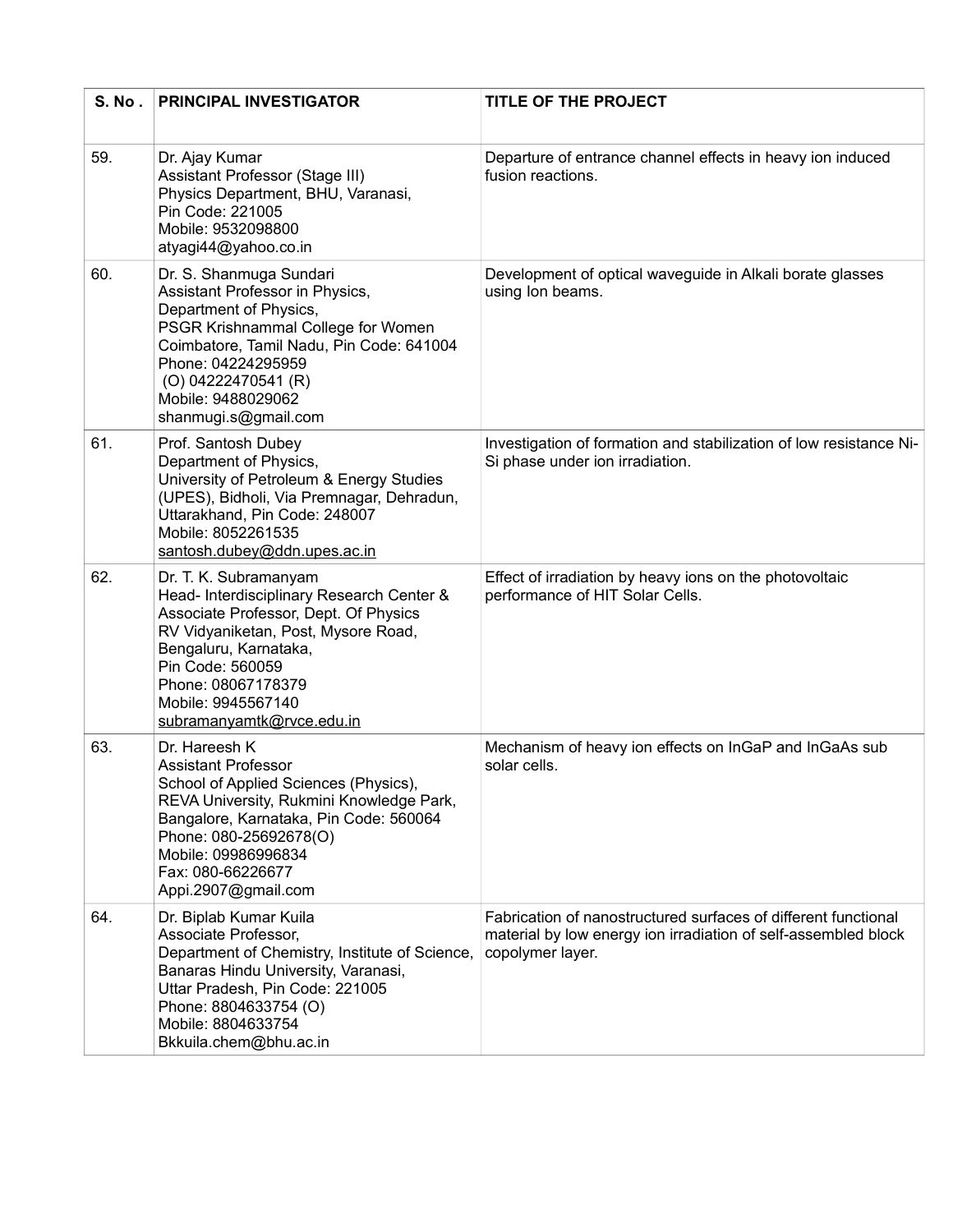| S. No. | <b>PRINCIPAL INVESTIGATOR</b>                                                                                                                                                                                                                                                                                               | TITLE OF THE PROJECT                                                                                                                  |
|--------|-----------------------------------------------------------------------------------------------------------------------------------------------------------------------------------------------------------------------------------------------------------------------------------------------------------------------------|---------------------------------------------------------------------------------------------------------------------------------------|
| 65.    | Dr. Debasish Sarkar<br>Assistant Professor,<br>Department of Physics,<br>Malaviya National Institute of Technology<br>Jaipur, JLN Marg, Jaipur - 302017<br>(Rajasthan)<br>Mobile: +91-8310633451<br>deb.sarkar1985@gmail.com<br>debasish.phy@mnit.ac.in                                                                     | Effects of ion irradiation on solid electrolytes for all solid state<br>metal ion batteries.                                          |
| 66.    | Dr. Dip Prakash Samajdar<br>Assistant Professor,<br>PDPM Indian Institute of Information<br>Technology,<br>Design and Manufacturing (IIITDM) Jabalpur,<br>Dumna Airport Road, Khamaria, Jabalpur,<br>Pin Code: 482005,<br>Madhya Pradesh<br>Phone: +91-761-2794474,<br>Mobile: +91-9477137992<br>dip.samajdar@iiitdmj.ac.in | Study of the swift heavy ion irradiation effect on inGaSb IR<br>detector.                                                             |
| 67.    | Dr. Mumtaz Oswal<br>Assistant Professor,<br>Department of Physics,<br>Dev Samaj College for Women, Sector 45 B,<br>Chandigarh, Pin Code: 160047<br>Mobile: 09988708584<br>mumtaz.oswal@gmail.com                                                                                                                            | Study of K shell ionization in the reverse kinematics for the<br>asymmetric collision system for the validation of CDW-EIS<br>theory. |
| 68.    | Dr. Sandeep Sharma<br>Asst. Prof. Dept. Of Physics,<br>GNDU Amritsar, Punjab,<br>Pin Code: 143005<br>Mobile: 09780555783<br>sandeepsc1@gmail.com                                                                                                                                                                            | Exploring the defects activated optical and sensing response in<br>2-Dimensional transition metal dichalcogenides thin films.         |
| 69.    | Dr. Radha Perumal Ramasamy<br>Assistant Professor,<br>Department of Applied Science and<br>Technology, Anna University Chennai,<br>Chennai - 600025<br>Phone: 044 2235 9203 (O)<br>Mobile: 8608762302<br>Perumal.ramasamy@gmail.com                                                                                         | Investigation of effect of ions on magnetism in graphene<br>nanocomposites.                                                           |
| 70.    | Dr. Sadhana Katlakunta<br>Assistant Professor,<br>Department of Physics,<br>University College of Science, Saifabad,<br>Osmania University, Hyderabad,<br>Telangana, Pin Code: 500004<br>Phone: 9010292893 sadhana@osmania.ac.in                                                                                            | Development of rare earth free permanent magnetic materials<br>using transition metal co doped M type hexaferrites.                   |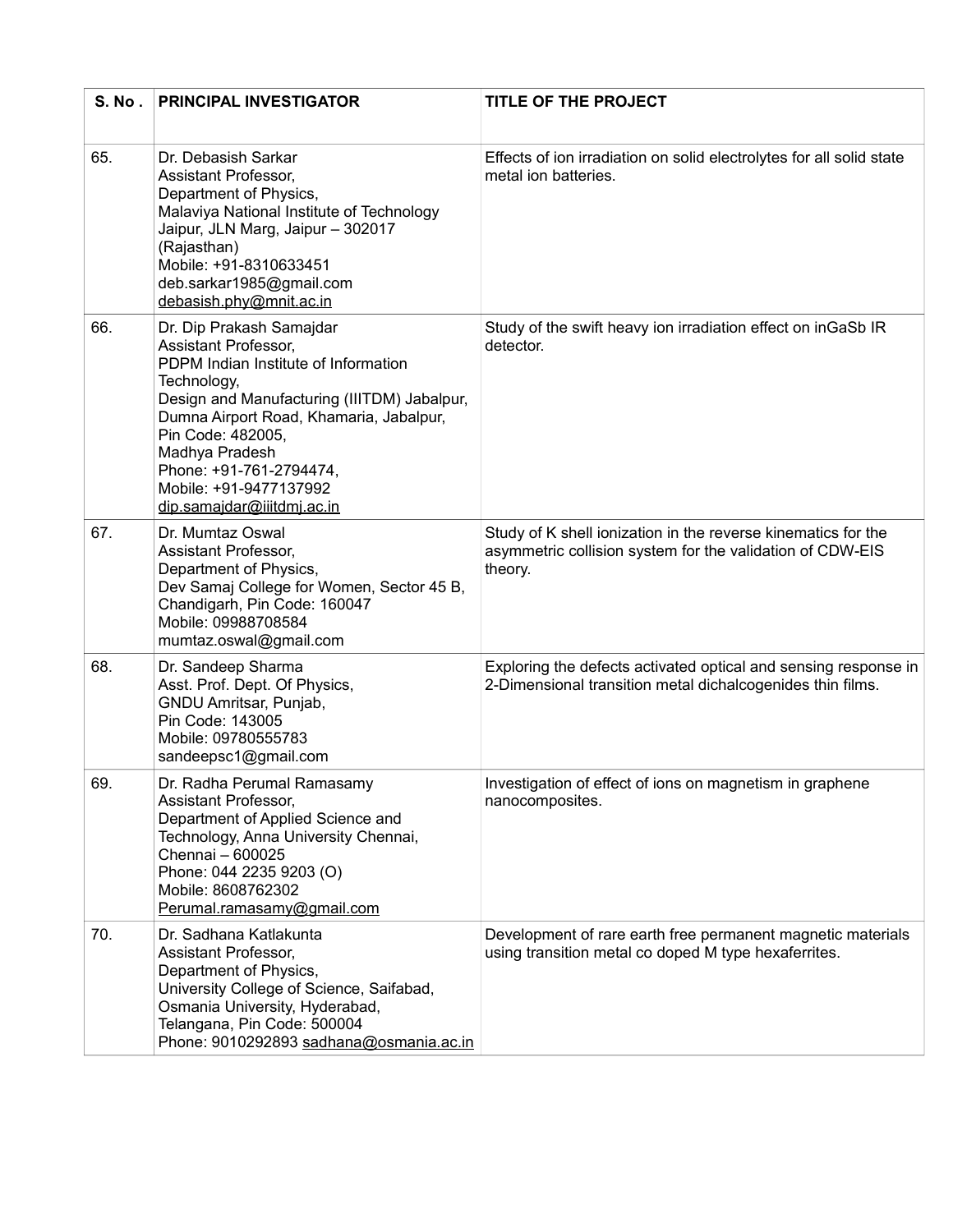| <b>S. No.</b> | <b>PRINCIPAL INVESTIGATOR</b>                                                                                                                                                                                                                                                                                 | <b>TITLE OF THE PROJECT</b>                                                                                                                                                                     |
|---------------|---------------------------------------------------------------------------------------------------------------------------------------------------------------------------------------------------------------------------------------------------------------------------------------------------------------|-------------------------------------------------------------------------------------------------------------------------------------------------------------------------------------------------|
| 71.           | Dr. Anjali Awasthi<br>Assistant Professor,<br>Department of Zoology, University of<br>Rajasthan, Jaipur-302055, Rajasthan,<br>Phone: 0141-2713441 (O) 0141-2713541 (R)<br>Mobile: 09461339369<br>anjkam.awasthi@gmail.com                                                                                     | Ion beam induced mutagenic study of Basmati Rice.                                                                                                                                               |
| 72.           | Dr. Balram Tripathi<br>Associate Professor,<br>Department of Physics,<br>S S Jain Subodh (PG) college Jaipur-302004<br>(University of Rajasthan Jaipur)<br>Phone: 0141-2565989(O)<br>Mobile: 9460067015<br>Fax: 0141-2569126<br>balramtripathi1181@gmail.com                                                  | Study of SHI irradiation on multilayer ferroelectrics for<br>photovoltaic response.                                                                                                             |
| 73.           | Dr. Kamlendra Awasthi<br>Assistant Professor,<br>Soft Materials Lab,<br>Department of Physics,<br>Malaviya National Institute of Technology<br>(MNIT) Jaipur-302017 (Rajasthan)<br>Phone: 0141-2713441(O) 0141-2713541(R)<br>Mobile: +91-9549659179<br>kawasthi.phy@mnit.ac.in<br>kamlendra.awasthi@gmail.com | Track etched membranes based bimetallic nanowires for<br>hydrogen sensing.                                                                                                                      |
| 74.           | Dr. Tejashree Bhave<br>Assistant Professor and Head,<br>Department of Applied Physics,<br>Defence Institute of Advanced Technology,<br>Girinagar, Pune,<br>Pin Code: 411025<br>Phone: 91-20-4304095 (O) 91-20-4616108<br>(R)<br>Mobile: 91-9657728583<br>tejashreebhave@diat.ac.in<br>tejab68@gmail.com       | Ion beam assisted amorphization/recrystallization of Bismuth<br>Silicon Oxide and Bismuth Titanium Oxide microcrystalline<br>films to tailor their nonlinear optical and electronic properties. |
| 75.           | Dr. S. Appannababu<br>Assistant Professor (UGC - FRP),<br>Department of Nuclear Physics,<br>Andhra University, Waltair, Visakhapatnam,<br>Andhrapradesh, Pin Code: 530003<br>Phone: 91-891-2844609 (O) Mobile:<br>9550754387<br>appannababu@gmail.com                                                         | The study of evaporation residue measurements for the<br>compound nuclei <sup>222,224</sup> Th.                                                                                                 |

### **BTR-5: LOW ENERGY ION BEAM FACILITY**

| S.No. | <b>PRINCIPAL INVESTIGATOR</b> | TITLE OF THE PROJECT                                            |
|-------|-------------------------------|-----------------------------------------------------------------|
| 76.   | ∣Dr. Ashish Mathur_           | Surface modification of poly-pyrrole thin film using low energy |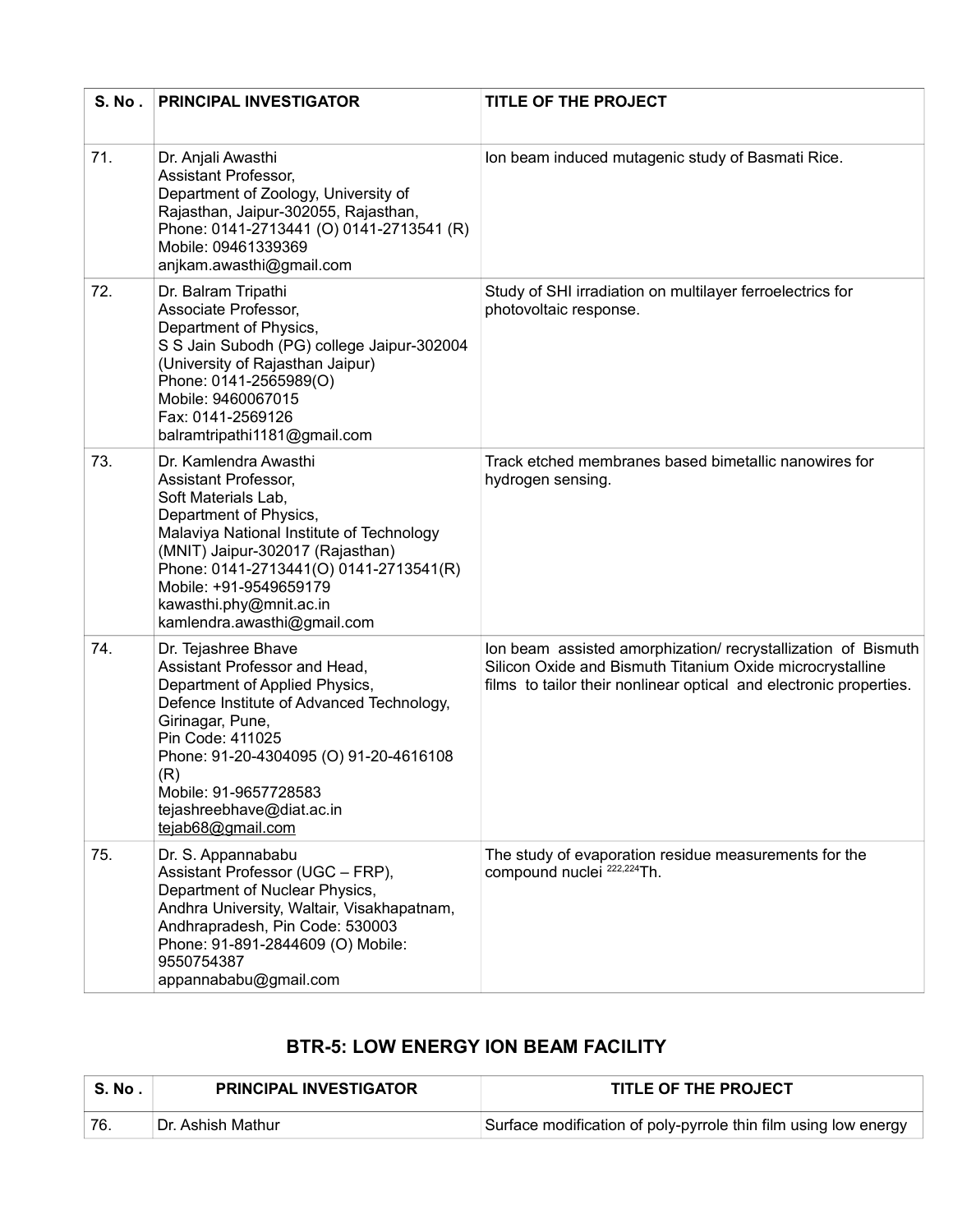| S. No. | <b>PRINCIPAL INVESTIGATOR</b>                                                                                                                                                                                                                                                          | <b>TITLE OF THE PROJECT</b>                                                                                                |
|--------|----------------------------------------------------------------------------------------------------------------------------------------------------------------------------------------------------------------------------------------------------------------------------------------|----------------------------------------------------------------------------------------------------------------------------|
|        | Asst. Prof., Amity Institute of Nanotechnology,<br>Amity University Uttar Pradesh,<br>Pin Code: 201313<br>Mobile: 9711202697 amathur@amity.edu                                                                                                                                         | ion beam for sensing applications based on molecular<br>imprinting technique.                                              |
| 77.    | Prof. M. S. Ramachandra Rao<br>Material Science Research Center (MSRC),<br>Department of Physics, IIT Madras, Chennai-<br>600036<br>Mobile: 9444008651 msrrao@iitm.ac.in                                                                                                               | Electrical transport study of n-type diamond by ion<br>implantation.                                                       |
| 78.    | Dr. Shyamal Chatterjee<br>Assistant Professor,<br>Room 120, School of Basic Sciences,<br>IIT Bhubaneswar, Jatni, Khordha, Odisha,<br>Pin Code: 752050<br>Mobile: 9938245478 shyamal@iitbbs.ac.in                                                                                       | Ion beam fabrication of nanostructured heterojunctions.                                                                    |
| 79.    | Prof. Sahab Dass<br>Head, Department of Chemistry,<br>Faculty of Science, Dayalbagh Educational<br>Institute, Dayalbagh Agra,<br>Pin Code: 282005<br>Mobile: 9219695960<br>Fax: 0562-2801226 drsahabdas@gmail.com                                                                      | Low energy ion beam induced surface modification of BiVO4<br>and its effect on PEC splitting of water.                     |
| 80.    | Dr. A. P. Srivastava<br>Scientific Officer,<br>Mechanical Metallurgy Division,<br>Bhabha Atomic Research Centre,<br>Trombay, Mumbai - 400085<br>Phone: 02225590457 (O) Mobile:<br>9869528382, apsrivas@gmail.com                                                                       | Effect of pre-existing defect sinks on evolution of irradiation<br>induced defects.                                        |
| 81.    | Dr. Jyoti Gupta<br>KSKRA - 26th Batch2-326-S,<br>ModLab - D Block, Material Science Division<br>(MSD), Bhabha Atomic Research Center<br>(BARC), Trombay,<br>Pin Code: 400085<br>Phone: +91 (022) 25595404 (O),<br>Mobile: +91 9969549452 jyotig@barc.gov.in<br>jyotigupta306@gmail.com | Emulating the effect of internal irradiation on the<br>microstructure of zircon using ion beam.                            |
| 82.    | Dr. Mahesh Kumar<br>Associate Professor,<br>Room No. 207, Electrical Enginering<br>Department, IIT Jodhpur, NH-65, Nagaur<br>Road, Karawar Jodhpur-342037 (Rajasthan)<br>Phone: 9116075710 (O) Mobile: 9116075710<br>mkumar@iitj.ac.in                                                 | Effect of ion irradiation on dielectric properties of ferroelectric<br>thin film based varactor for microwave application. |
| 83.    | Prof. G. Mohan Rao<br>Dept. of Instrumentation and Applied Physics,<br>Indian Institute of Science, Bangalore,<br>Pin Code: 560012<br>Phone: 080-22932890 (O) Mobile:<br>9980536475 gmrao@iisc.ac.in                                                                                   | Effect of Nitrogen and Li Ion irradiation on electrical<br>properties of ZnSnN <sub>2</sub> thin-films.                    |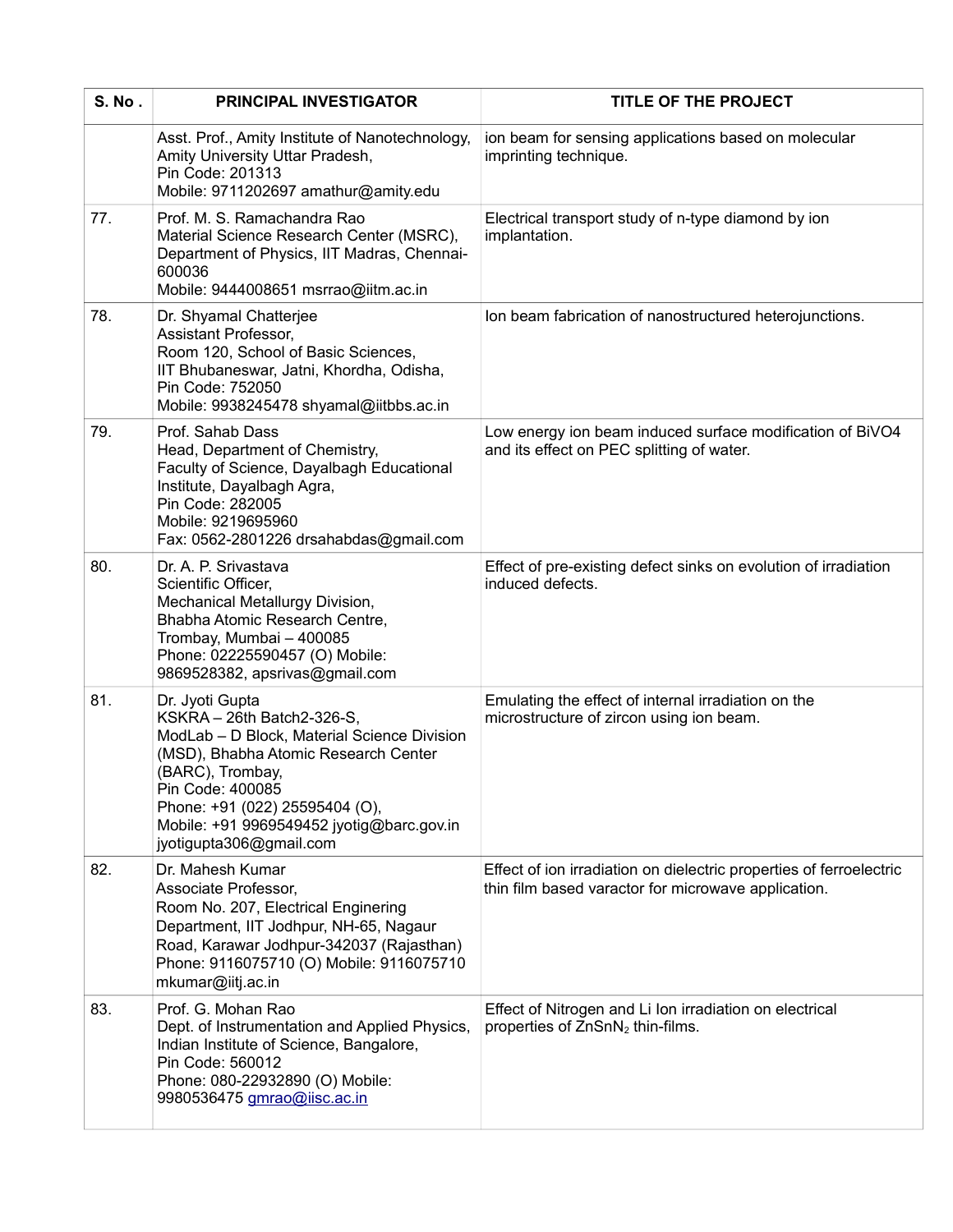| S. No. | <b>PRINCIPAL INVESTIGATOR</b>                                                                                                                                                                                                                                                 | TITLE OF THE PROJECT                                                                                                                                  |
|--------|-------------------------------------------------------------------------------------------------------------------------------------------------------------------------------------------------------------------------------------------------------------------------------|-------------------------------------------------------------------------------------------------------------------------------------------------------|
| 84.    | Dr. Subhadeep Datta<br>Faculty Fellow,<br>Indian Association for the Cultivation of<br>Science (IACS), 2A & 2B Raja S C Mullick<br>Road, Kolkata,<br>Pin Code: 700032<br>Phone: +91-33-2473 4971 (O) Extn. 2141,<br>Mobile: +919748285438<br>sspsdd@jacs.res.in               | Study of optical and magnetic properties of magnetic ion<br>irradiated/ implanted FePS <sub>3</sub> crystals.                                         |
| 85.    | Dr. S. Shanmuga Sundari<br>Assistant Professor,<br>Department of Physics,<br>PSGR Krishnammal College for Women<br>Coimbatore, Tamil Nadu, Pin Code: 641004<br>Phone: 04224295959 (O) 04222470541 (R)<br>Mobile: 9488029062<br>shanmugi.s@gmail.com                           | Optical waveguide fabrication in GPI based single crystals.                                                                                           |
| 86.    | Dr. Shushant Kumar Singh<br>CSIR-Research Associate (RA),<br>Room No. 206, New Building, IUAC,<br>New Delhi-110067<br>Phone: 9694462109 (O) Mobile: 9528412700<br>singhshushant86@gmail.com                                                                                   | A systematic approach for synthesis of metal-doped<br>nanocomposite thin films and their modifications by energetic<br>ions for diverse applications. |
| 87.    | Dr. Debais Mitra<br>Assistant Professor,<br>Department of Physics, University of Kalyani,<br>Kalyani, Nadia, West Bengal,<br>Pin Code: 741235<br>Mobile: 9674335531<br>debasis.mitra51@gmail.com                                                                              | Study of the anisotropy parameter of different M x ray lines of<br>heavy Z target induced by low velocity protons and heavy ions.                     |
| 88.    | Prof. Sanjeev Kumar<br>Department of Physics,<br>Rajiv Gandhi University, Rono Hills,<br>Doimukh, Arunachal Pradesh,<br>Pin Code: 791112<br>Mobile: 9435565142<br>sanjeev.kumar@rgu.ac.in                                                                                     | Co-implantation studies of ZnO thin films: Better understanding<br>of room temperature ferromagnetism using ion beams.                                |
| 89.    | Dr. Somnath C Roy<br>Associate Professor,<br>Dept. of Physics,<br>IIT Madras, Chennai, Tamil Nadu,<br>Pin Code: 600036<br>Phone: 044-2257-4886 (O)<br>Mobile: 08056081266<br>somnath@iitm.ac.in                                                                               | Study of the effect of Ag+ and Ar+ ion implantation on $TiO2$<br>nanostructures (nanotubes and nanorods).                                             |
| 90.    | Dr. Dip Prakash Samajdar Assistant<br>Professor,<br>PDPM Indian Institute of Information<br>Technology, Design and Manufacturing<br>(IIITDM) Jabalpur, Dumna Airport Road,<br>Khamaria, Jabalpur, Pin Code: 482005,<br>Madhya Pradesh<br>Phone: +91-761-2794474, Mobile: +91- | Study of the swift heavy ion irradiation effect on inGaSb IR<br>detector.                                                                             |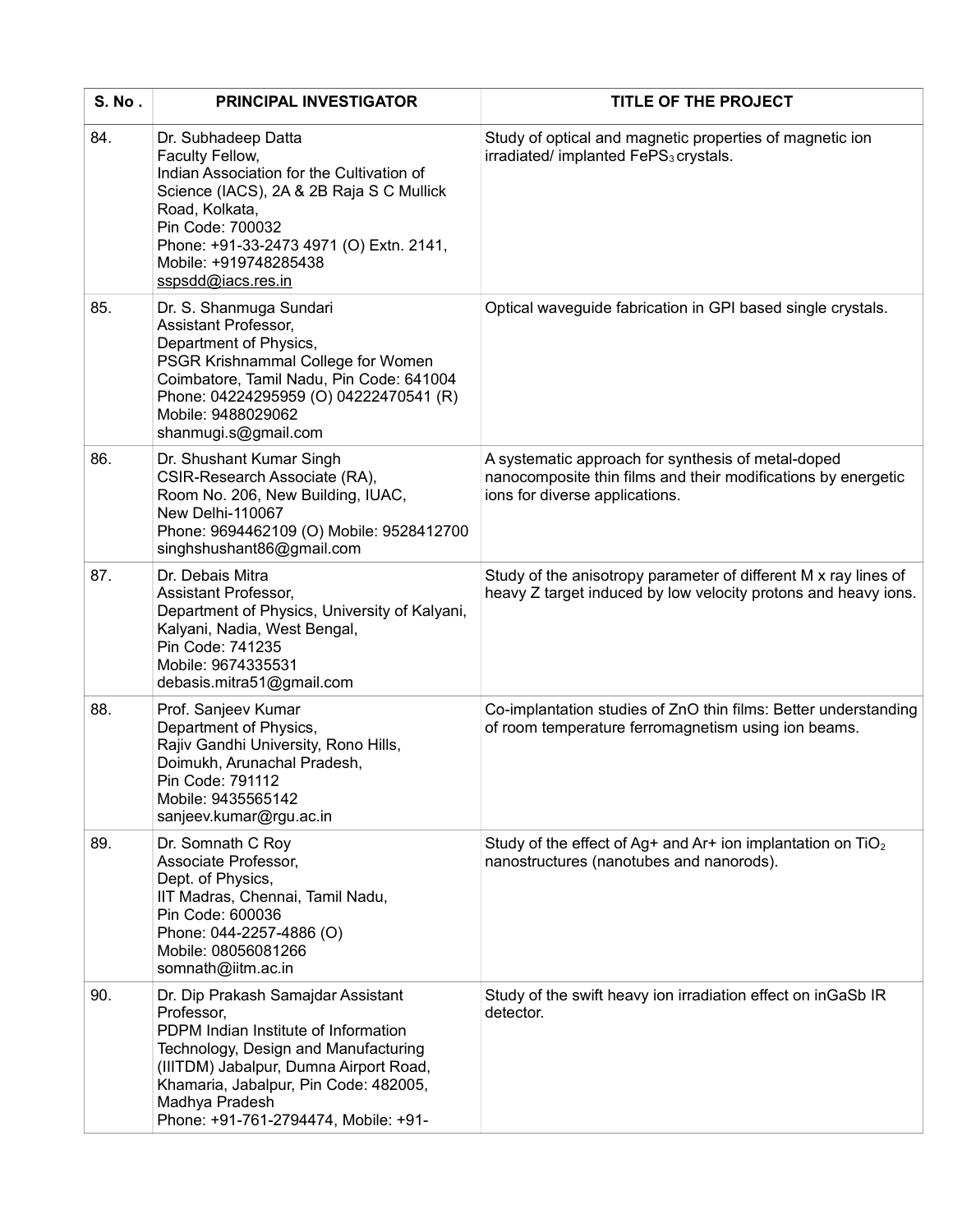| S. No. | <b>PRINCIPAL INVESTIGATOR</b>                                                                                                                                                                                                                                                                                                                                                    | TITLE OF THE PROJECT                                                                                                            |
|--------|----------------------------------------------------------------------------------------------------------------------------------------------------------------------------------------------------------------------------------------------------------------------------------------------------------------------------------------------------------------------------------|---------------------------------------------------------------------------------------------------------------------------------|
|        | 9477137992 dip.samajdar@iiitdmj.ac.in                                                                                                                                                                                                                                                                                                                                            |                                                                                                                                 |
| 91.    | Prof. L. P. Purohit<br>Dept. of physics,<br>Gurukula Kangri University, Haridwar,<br>Uttrakhand, Pin Code: 249404<br>Mobile: +91-7300761217<br>lppurohit@gmail.com                                                                                                                                                                                                               | Band gap engineering of F-doped $TiO2$ using ion beam<br>implantation/ irradiation.                                             |
| 92.    | Prof. Sankar Dhar<br>Prof. & Head,<br>Department of Physics, (Block A, Room 021),<br>School of Natural Sciences, Shiv Nadar<br>University, Gautam Buddha Nagar, P.O. NH-<br>91, UP-201314<br>Phone/ Mobile: 9123300977<br>sankar.dhar@snu.edu.in                                                                                                                                 | Irradiation induced modification of structural, optical and<br>electrical properties of epitaxial SrVO <sub>3</sub> thin films. |
| 93.    | Mr. Abid Hussain<br>C/o. Dr. P. K. Kulriya<br>Materials Science Group, IUAC,<br>New Delhi-110067<br>pawaniuac@gmail.com<br>Mobile: 6005104668 (Mr. Hussain)<br>aabidhussaini786@gmail.com                                                                                                                                                                                        | Investigation of radiation damage effects in high entropy alloys<br>for nuclear reactor applications.                           |
| 94.    | Dr. Richa Krishna<br>Assistant Professor,<br>Grade (III), Amity Institute of Nanotechnology,<br>J-2 block, 3rd floor, Amity University Uttar<br>Pradesh, Pin Code: 201301<br>Phone: 0120-4392130 (O), Mobile:<br>9810996856                                                                                                                                                      | Investigations on swift heavy ion irradiation effects in Cerium<br>oxide at elevated temperatures.                              |
| 95.    | Prof. Dhiren. O. Kataria<br>Mullard Space Science Lab,<br>University College of London, UK<br>Mailing Address: Holmbury St. Mary, Dorking,<br>Surrey RH5 6NT, United Kingdom,<br>Pin Code: RH5 6NTPhone: +44-1483-204105<br>(O) +44-1483-278312 d.kataria@ucl.ac.uk                                                                                                              | Development of advanced materials for sustainable<br>applications - space exemplar.                                             |
| 96.    | Mr. Sansar Chand<br>C/o. Dr. Rohit Mehra, Associate Professor,<br>Department of Physics,<br>Dr. B. R. Ambedkar National Institute of<br>Technology Jalandhar, Jalandhar Amritsar G.<br>T. Road Bypass, Pin Code: 144011, Punjab<br>Phone: 01813082000 (Dr. Mehra),<br>Mobile: 9888534590 mehrar@nitj.ac.in<br>Mobile: 7840897747<br>sansarchand44@gmail.com<br>mehrar@nitj.ac.in | Dosimetric aspects of Calcium based phosphate materials.                                                                        |
| 97.    | Mr. Waseem UI Haq<br>C/o. Prof. Santanu Ghosh<br>Department of Physics,<br>IIT Delhi, Hauz Khas,<br>New Delhi-110016                                                                                                                                                                                                                                                             | Synthesis and characterization of Nano-structured material for<br>Nuclear Reactor Applications.                                 |